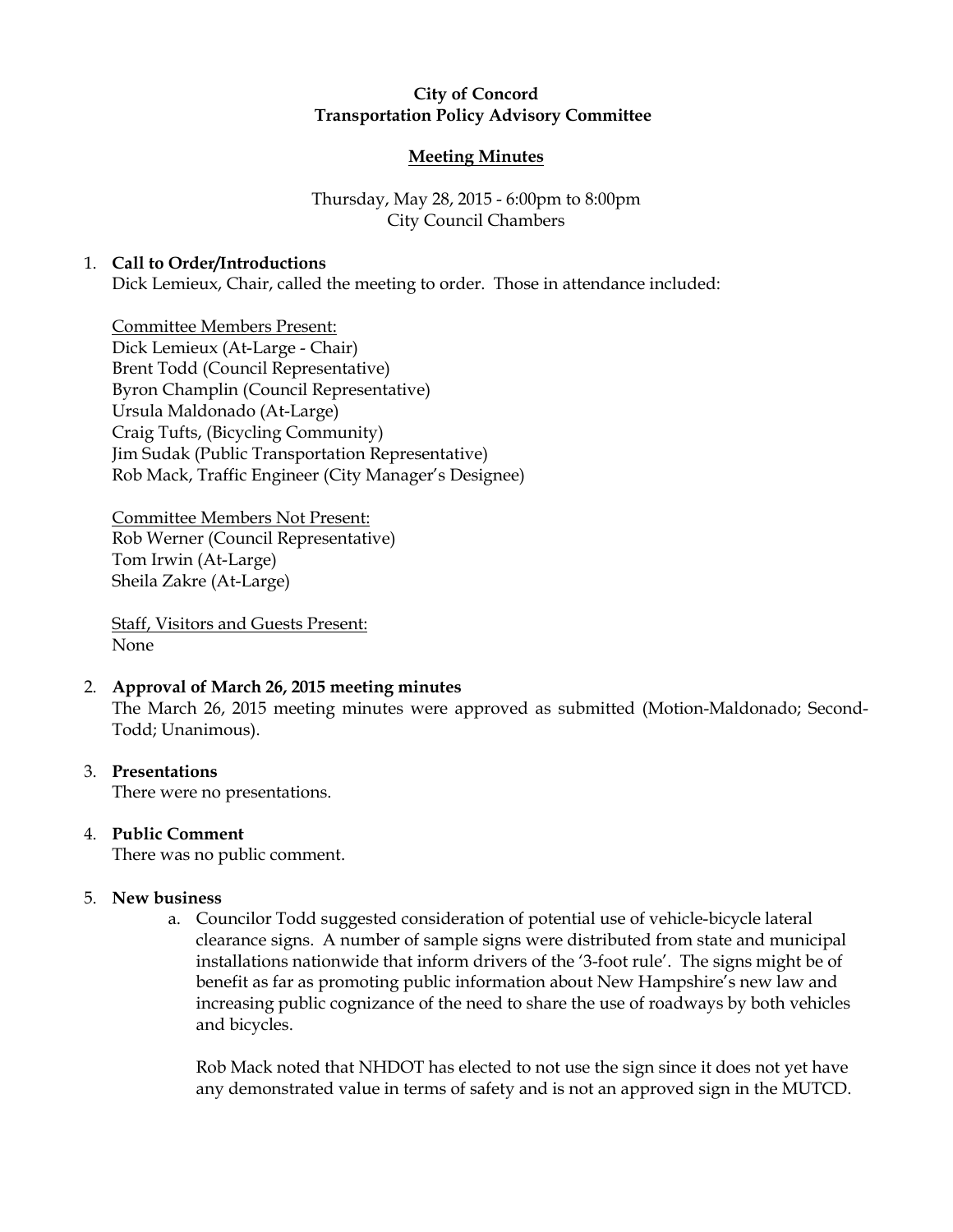Several signs have been installed by private or municipal organizations in New Hampshire, one of which was a larger sign in Newport that showed the 3-foot rule for 30 mph and one extra foot for each 10 mph increment in speed. Craig Tufts noted that the Bicycle/Pedestrian committee had discussed potential use of this sign in the past but put further consideration on low priority in deference to other issues; the NHDOT's decision to not support the sign was one reason for this.

TPAC members were favorable to considering use of the sign, particularly as it may have value as an empathetic message to the driving public about responsibly and safely sharing the road with bicyclists. Craig agreed to bring item back to the Bicycle/Pedestrian committee for further consideration and would report back to TPAC.

#### 6. Old Business

#### a. Review/update Comprehensive Transportation Policy

The Chair noted that pursuant to the May 11, 2015 public hearing on this item, City Council questioned the wording in TPAC's proposed policy amendment, specifically: the appropriateness of the word 'incidental' in Item 1.b regarding fully integrating bicyclists into the City's transportation system; and the applicability of the 'policy exceptions' statement at the end of the document. City Council moved to table consideration of the amended policy pending clarification and/or amended language from TPAC on these two items of concern.

Item 1.b of the amended policy considered by City Council on May 11, 2015 stated in part that the City's Complete Streets initiative would "fully integrate bicyclists into the City's transportation system, via improvements as incidental parts of street building and resurfacing projects, as well as by separate projects for that specific purpose." Public comment included a statement of concern that the word 'incidental' could imply that bicycle improvements were considered minor or by chance.

TPAC concurred that the word 'incidental,' as used in the original policy statement, was intended to mean something that is likely to happen in subordinate conjunction with street improvement projects. This has been city practice since adoption of the original policy in 2010, one result of which was the city earning national recognition as a Bike Friendly Community in 2010, the first in New Hampshire. However, to avoid potential misinterpretation of this policy statement, TPAC members concurred on the following rewording for Item 1.b: "Fully integrating bicyclists into the City's transportation system, both through opportunities that arise as part of street building and resurfacing projects, and through separate projects for that specific purpose."

City Council also questioned the need for the proposed statement on policy exceptions as approval of such exceptions would be under their purview; the statement being, "exceptions to this policy are allowed only where it is documented that rigid implementation would be inappropriate, such as accommodating users where they are prohibited; where the cost is excessively disproportionate to the need or probable public value; in the absence of current or future need; or for routine maintenance that does not change mobility, safety, street geometry or operations."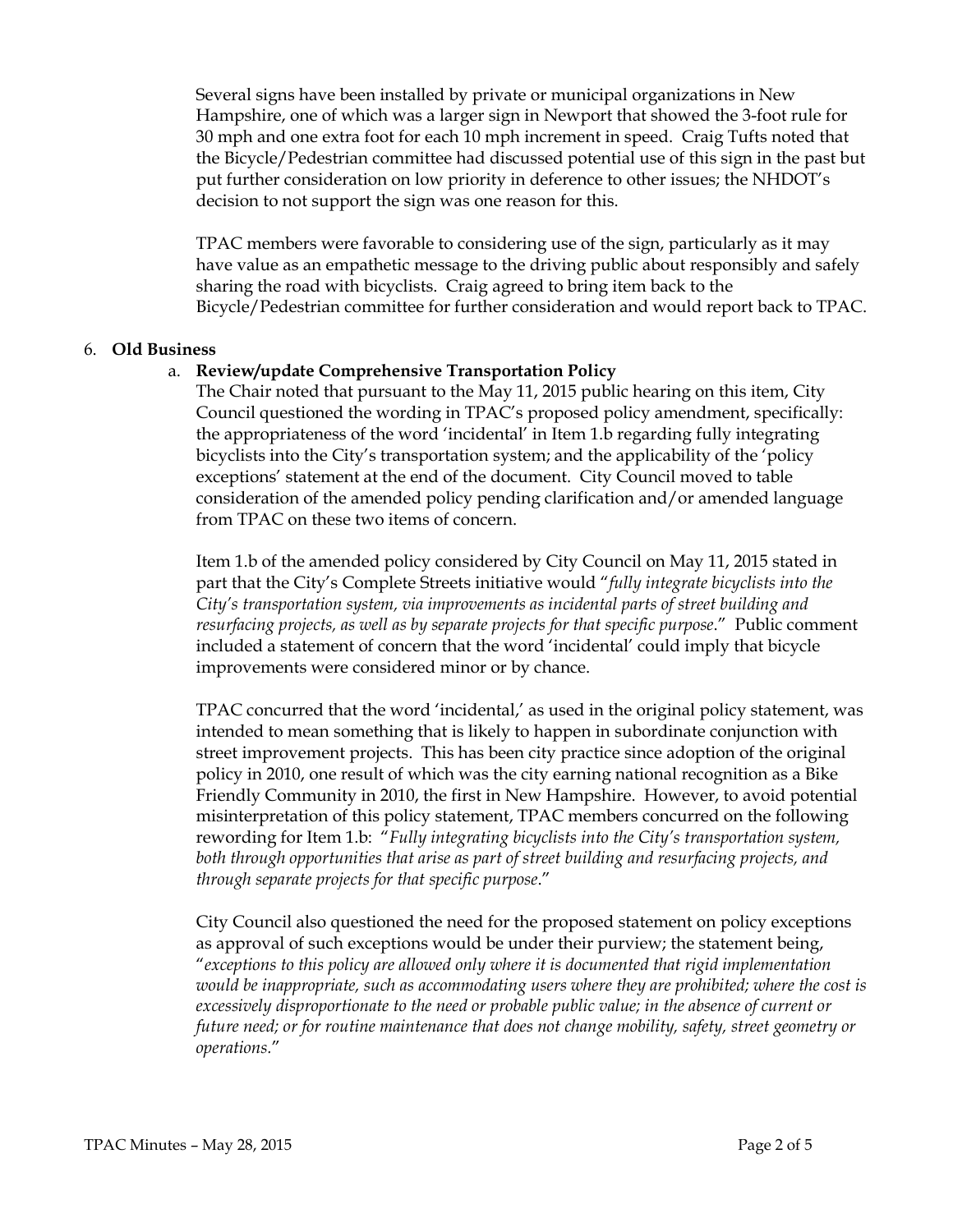Recognizing that this Comprehensive Transportation Policy is authorized by City Council, TPAC members concurred that any exceptions to the policy are subject to the same review and authorization. As such, TPAC concurred on the following rewording for this item: "Exceptions to this policy shall be approved by the Concord City Council."

A resident, Robert Baker, submitted two documents to TPAC for consideration in developing the policy amendment. Included were: HealNH Policy Analysis, Helping to Achieve Healthier Communities, December 2014; and the FHWA's Separated Bikelane Planning and Design Guide, May 2015. TPAC members concurred that the amended policy wording reasonably reflected the objectives outlined in the submitted materials. It was noted that Smart Growth America's review of the amended policy language (at the request of Mr. Baker) indicated a very favorable policy rating versus the lower rating of wording in the 2010 policy. It was also noted that the HealNH Policy Analysis, recognizes Concord's 2010 Comprehensive Transportation Policy as one successful tool NH communities might consider towards the goal of making heathier and more 'complete' streets.

TPAC approved the amended policy subject to the two changes noted above (Motion-Champlin; Second-Sudak; Unanimous). Rob Mack noted that the revised policy amendment would be resubmitted to City Council for further consideration at their June 8, 2015 meeting.

### 7. Consent Reports

a. Approval of Subcommittee Minutes (Pedestrian, Bicycle, Public Transportation, and Traffic Operations)

The following subcommittee reports were accepted by unanimous consent: Bicycle/Pedestrian – January 6, 2015 and March 2, 2015; and Public Transportation – March 17, 2015.

## 8. City Council Meeting Update

At its May 11, 2015 meeting, City Council considered TPAC's recommendation for an Amended Comprehensive Transportation Policy but tabled the item to its June meeting pending further clarification from TPAC.

#### 9. TPAC Referrals from City Council, Staff and Chair

a. Referral by the Chair to discuss the status of the sections of N. and S. Main Street immediately north and south of the Downtown Complete Streets Project

The Chair noted a concern that following the Downtown Complete Streets Project, there may still be a short segments of non-'complete street' just north and south of the project area. Specifically, S. Main Street from Concord Street south to the West Street intersection where the bike lanes pick up to the south, and N. Main Street between Loudon Road and Washington Street where the bike lanes pick up to the north. The retention of the short, existing 4-lane segments was also a concern as the downtown section of the corridor will be converted to one through-lane in each direction. He suggested that TPAC consider some options, regardless of funding availability, that might mitigate these issues following the downtown project.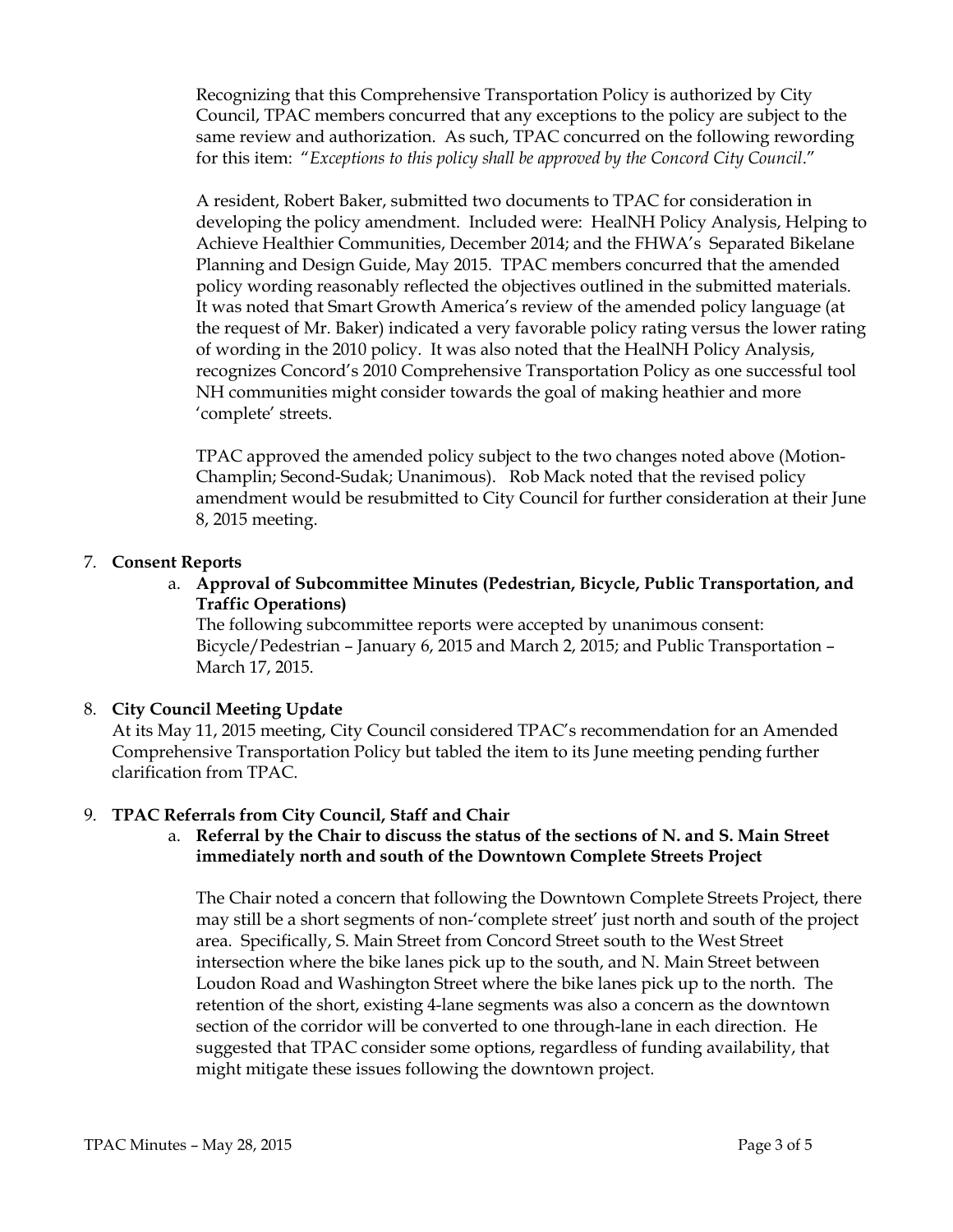Rob Mack added that due to budget constraints, the downtown project area was currently limited to between Concord Street and Loudon Road. If budget is available at the end of the S. Main Street section in 2016, an option is to resurface S. Main Street between Concord Street and West Street and place the three-lane road markings as per the original project design; no parking changes or curb/sidewalk work would be done. The N. Main Street segment from Loudon Road to Storrs Street might also be repaved but with the current lane markings replaced in kind. Lane-width changes and installation of bicycle lanes cannot be done without relocation the existing raised median north of the Loudon Road intersection which is thought to be unlikely at this time due to cost.

TPAC voted to refer the item to Engineering with a request that some lane-improvement options be conceptualized to assist TPAC in its review of improvements that might address these potentially incomplete segments of N. and S. Main Street. These concepts should strive for consistency with the new lane-use patterns developed for the Main Street Complete Streets project (Motion-Maldonado; Second-Champlin; Unanimous).

### 10. Status report on subcommittees

### a. Bicycle/Pedestrian Committee, Craig Tufts

Craig Tufts reported that CNHRPC and volunteers conducted another round of bicycle/pedestrian counts on Main Street in May 2015. The committee also reviewed bicycling/walking aspects of several site-development plans which are currently under review by the planning board.

### b. Public Transit Committee, Tom Irwin

Rob Mack relayed an update from Tom Irwin that noted that the committee: discussed concerns about the use of climate control on buses, especially in summer; agreed to explore performance measures being developed by the NH MPOs for development of the committee's mission/vision/goals document; and made plans to attend the June 1, 2015 City Council hearing to provide a statement of support for the bus-replacement budget item.

#### c. Traffic Operations Committee, Rob Mack

Rob Mack reported that TOC did not meet in May. The Washington/Borough/River intersection realignment was temporarily installed in early May, with full construction planned at the end of May.

#### 11. Staff Updates

#### a. Downtown Complete Streets Improvement Project – TIGER 2012 (CIP460)

Rob Mack reported that construction of the northbound side of the N. Main Street segment of the corridor is underway and will be complete by the Market Days event scheduled from June 25 to 27 this year. Construction on the southbound side of the N. Main Street segment will begin afterwards.

- b. US Route 3 North Improvements (CIP 35) Rob Mack reported that construction work would begin in early June.
- c. Sewalls Falls Bridge Replacement Project (CIP 22)